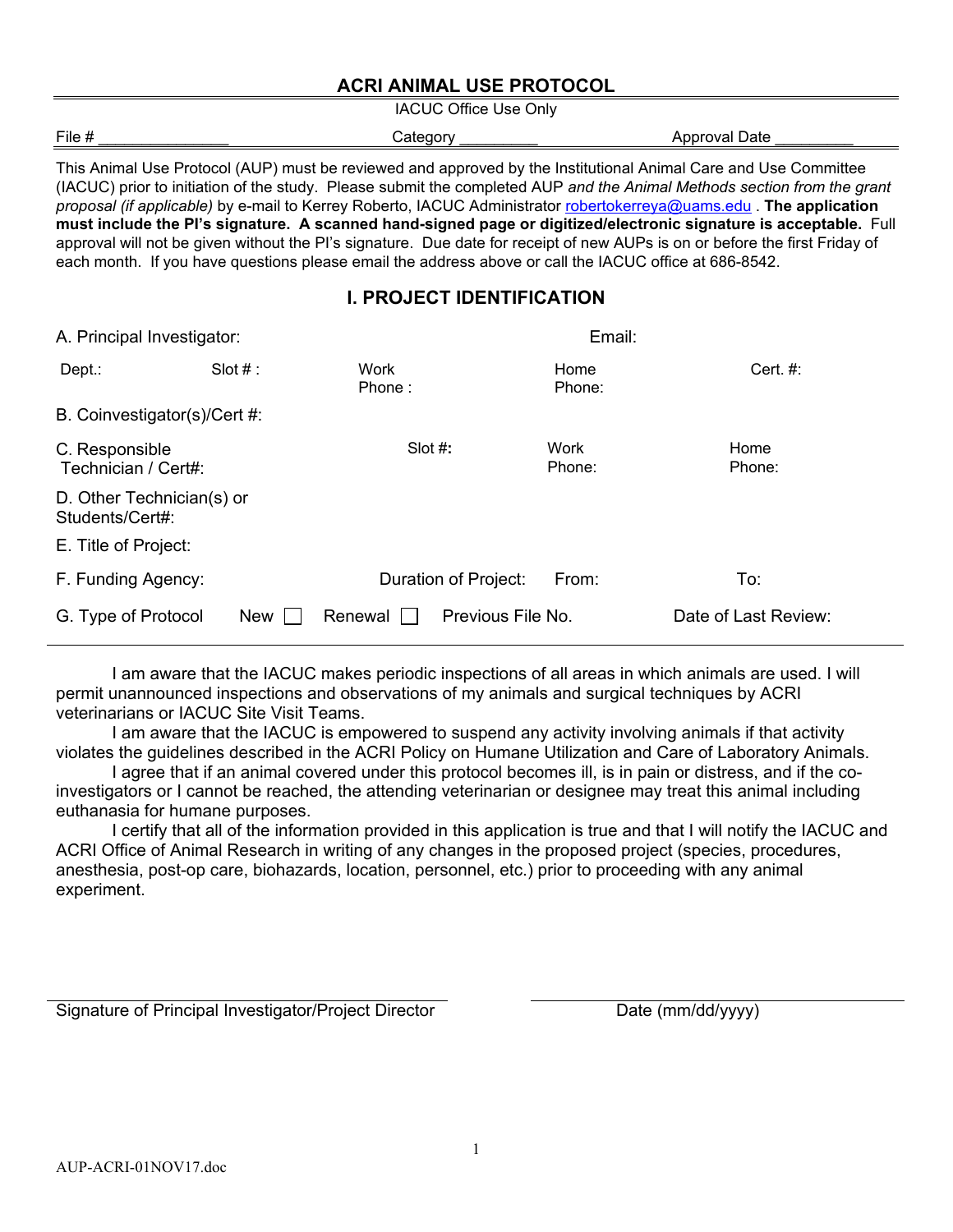# **II. LAY EXPLANATION OF THE PROJECT**

#### (limit to one page)

This should include brief descriptions of: 1) the relevance of the proposed study to human and/or animal health, the advancement of knowledge, and/or benefit of society; 2) the overall goals of the proposed study; 3) the specific aims or objectives of the study; and 4) the general experimental approach and how the animal species chosen will be used, including final disposition and euthanasia. This section must be understandable to the general public. Therefore it is essential to use simple, non-technical, common language at a high-school level.

| Title: $▶$                                                                                                                                                                                                                                                                                                                                                       |  |
|------------------------------------------------------------------------------------------------------------------------------------------------------------------------------------------------------------------------------------------------------------------------------------------------------------------------------------------------------------------|--|
| $P.I.:\triangleright$                                                                                                                                                                                                                                                                                                                                            |  |
| $\blacktriangleright$<br>(Note: Failure to make this section understandable to non-scientists will delay approval. Do<br>not use technical terms or specialized lingo. Do not use undefined acronyms. Do mention<br>briefly all procedures that will be performed on animals including their final disposition.<br>Delete this note and replace with your text.) |  |
| 1) Relevance                                                                                                                                                                                                                                                                                                                                                     |  |
| 2) Overall Goals                                                                                                                                                                                                                                                                                                                                                 |  |
| 3) Specific Aims                                                                                                                                                                                                                                                                                                                                                 |  |

**4) Experimental Approach**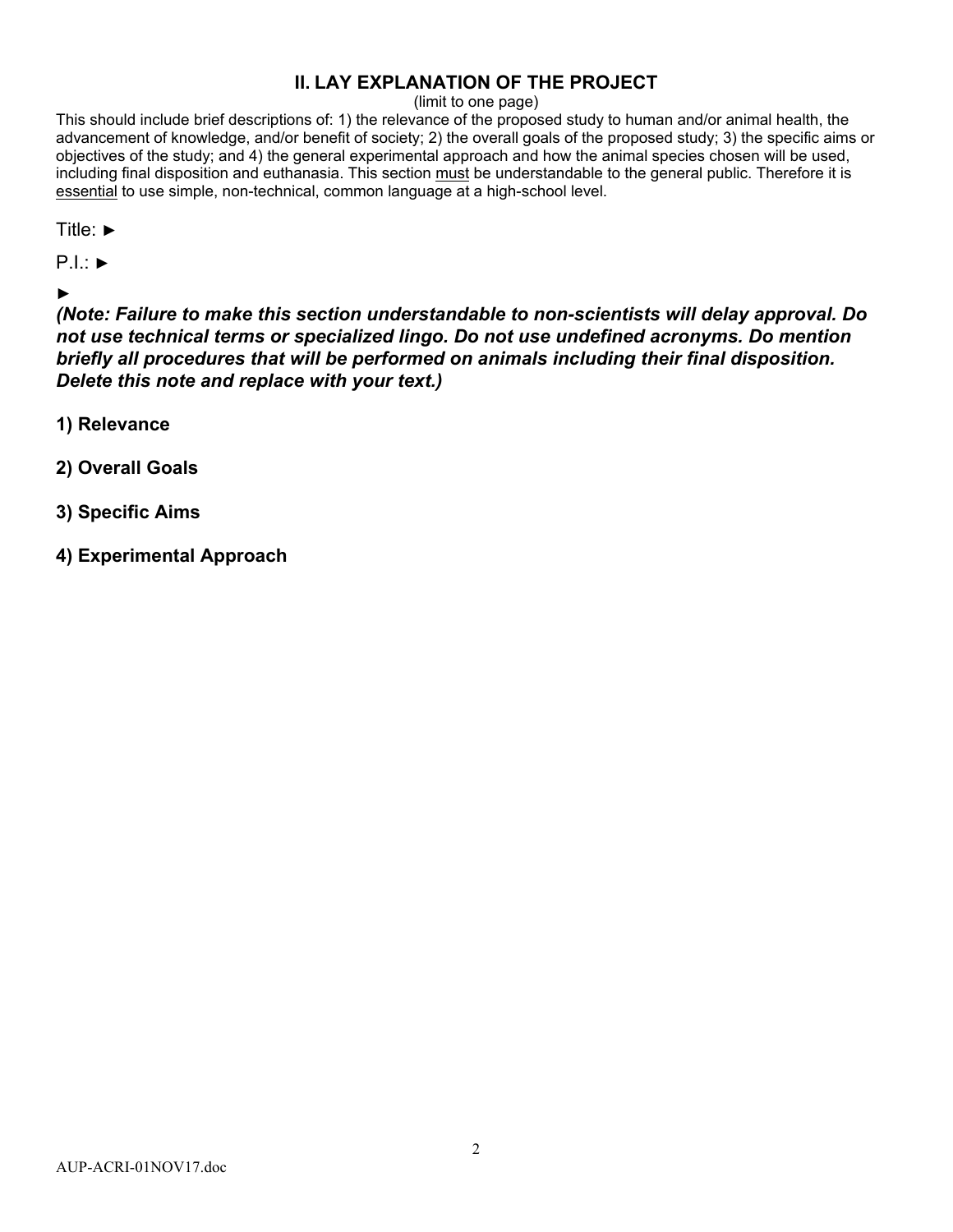#### **III. ANIMAL METHODS**

If **no** procedures will be performed on **any** animal in this protocol other than euthanasia followed by collection of tissues, check here. Tissue Harvest Only:

A. Briefly describe **all** procedures other than surgery to be performed on the animals. Include method and length of restraint; names, dosages, routes, volumes, frequencies of all administered drugs; methods, frequency, and volumes of bleedings or other sample collections; length of experiment; any abnormal environmental conditions, etc. Indicate whether any morbidity or mortality is expected from any procedure. If it is possible that the animals may suffer pain or distress at any time during the experiment, describe how you will monitor the animals, the criteria and process for intervention, removal of animals from the study, or euthanasia if required.

[IACUC policies on some specific procedures are available at: [http://intranet.uams.edu/dlam/dlam\\_and\\_iacuc\\_policies.htm](http://intranet.uams.edu/dlam/dlam_and_iacuc_policies.htm) ] ►

B. Euthanasia method (Indicate physical method or drug/chemical used with dosages and routes of administration.) [Whatever method is used, it is important to verify that the animal is dead before being discarded. In particular, when using an injectable or inhaled drug, death must be confirmed by physical examination or ensured by adjunctive physical method such as induction of bilateral thoracotomy, exsanguination, cervical dislocation, etc. List one of those secondary methods here if appropriate.]

[IACUC policy available at [http://intranet.uams.edu/dlam/dlam\\_and\\_iacuc\\_policies.htm](http://intranet.uams.edu/dlam/dlam_and_iacuc_policies.htm) .] ►

C. List all room numbers where animal procedures will occur. (Don't include the animal holding room unless procedures are performed there.) ►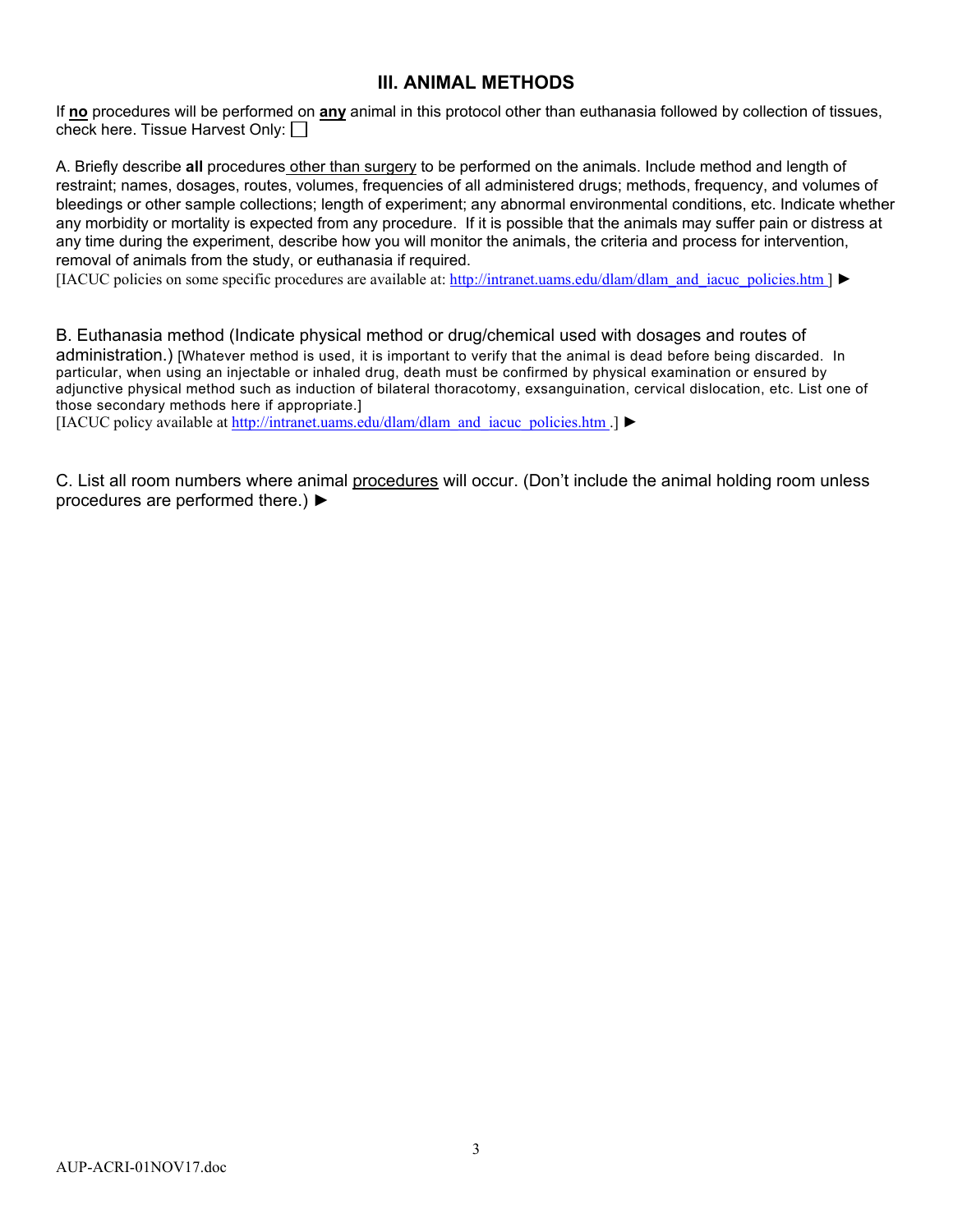## **IV. Surgical Procedure:**

| No<br>nerv.<br>ּוור | Survival., | survivai.,<br>Non-su | tor<br>$-$<br><b>JOON</b><br>- |  |
|---------------------|------------|----------------------|--------------------------------|--|
|                     |            |                      | וו ו                           |  |

\* The ACRI animal surgical facilities (Rms 1219, 1220, or 1108) must be used for survival surgical procedures on all animals except rodents.

A. Describe all surgical procedures to be done.

[The IACUC policy on Aseptic Surgery in Rodents is available at: [http://intranet.uams.edu/dlam/dlam\\_and\\_iacuc\\_policies.htm](http://intranet.uams.edu/dlam/dlam_and_iacuc_policies.htm) ] ►

B. List the names, dosages, routes, and frequencies of administration of any of the following:

1. Preoperative and Preanesthetic drugs: ►*If analgesics will be required after a procedure, consider the potential benefit of giving the first dose preoperatively.*

►

2a. Anesthetic drugs:

►

2b. Describe how the adequacy of anesthesia will be monitored.

►

2c. If neuromuscular blocking agents are to be administered, justify their use here.

►

3. Postoperative analgesics:

- ►
- 4. Antibiotics:
- ►

5. Other drugs:

►

C. What is the anticipated postoperative survival time?

►

D. Describe the postoperative care. Include a brief description of potential complications and the level of pain, distress, and functional deficiencies that may result postoperatively. If painful or distressful outcomes are possible, indicate the criteria and process for intervention, termination of the study, or euthanasia of the animal as necessary. Indicate who will be responsible for postoperative care and the recovery location. ►

E. For non-survival surgeries, indicate the method of euthanasia (with dose and route for chemical agents): ►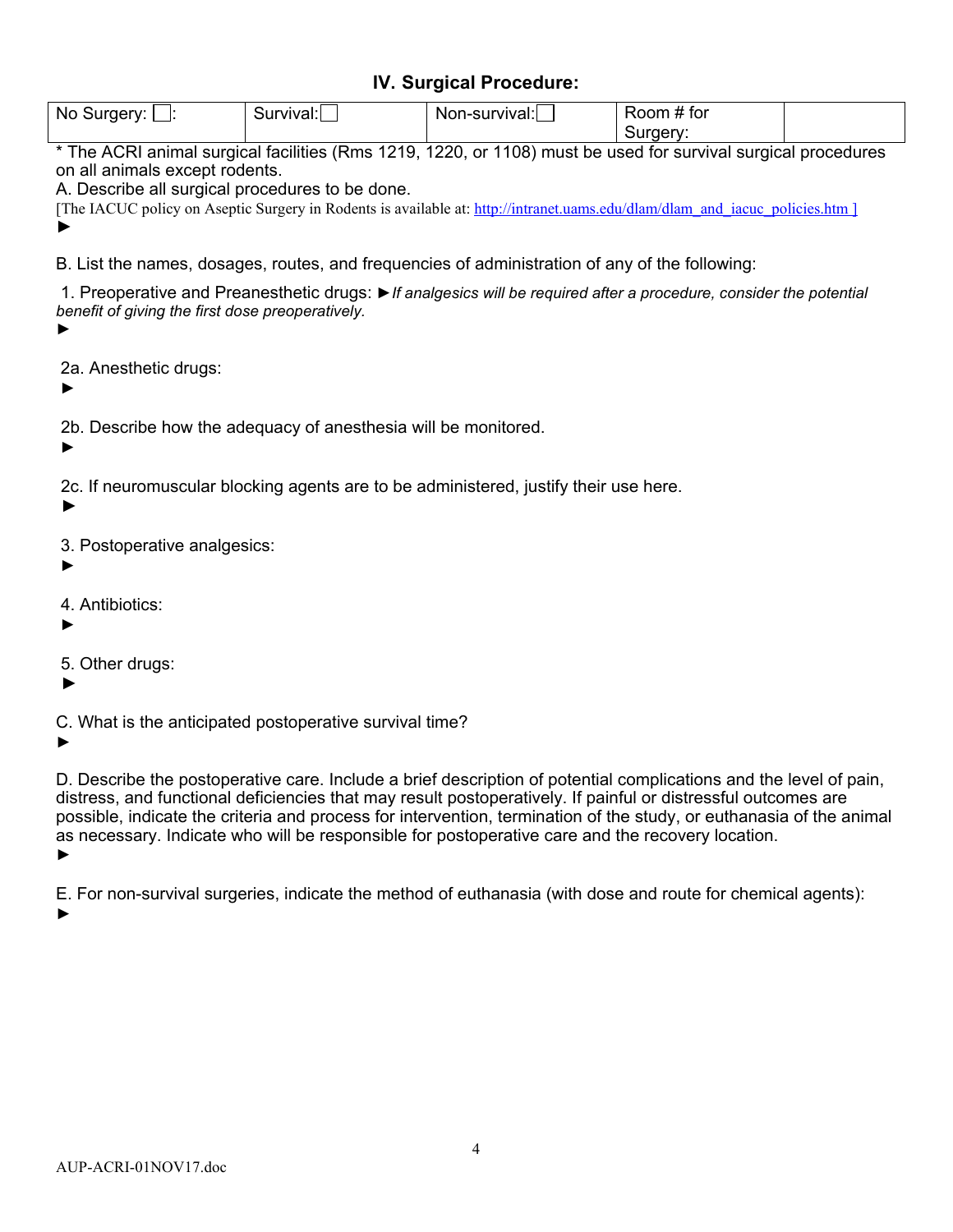### **V. JUSTIFICATION FOR ANIMAL NUMBER**

Provide a table showing the proposed sequence of experiments. Specify the number of experiments, number of treatment groups within each experiment, and the number of animals in each group. The total number of animals here must be consistent with that indicated in section VI. The numbers of animals used must be the minimum number that can be expected to provide valid results. **Indicate the specific statistical procedure or a clear rationale used to determine the numbers indicated.** All animals must be accounted for. This includes animals used for breeding and all offspring generated.

\*If this is a Renewal of an existing AUP, you must include the number of animals currently housed under the expiring protocol that you intend to transfer to this renewal AUP. Once the new AUP is approved you must notify DLAM in writing to request transfer of those animals and to obtain cage cards with the New AUP number.\*

Several documents to assist in determining animal number are available at [http://iacuc.ad.uams.edu/.](http://iacuc.ad.uams.edu/) ►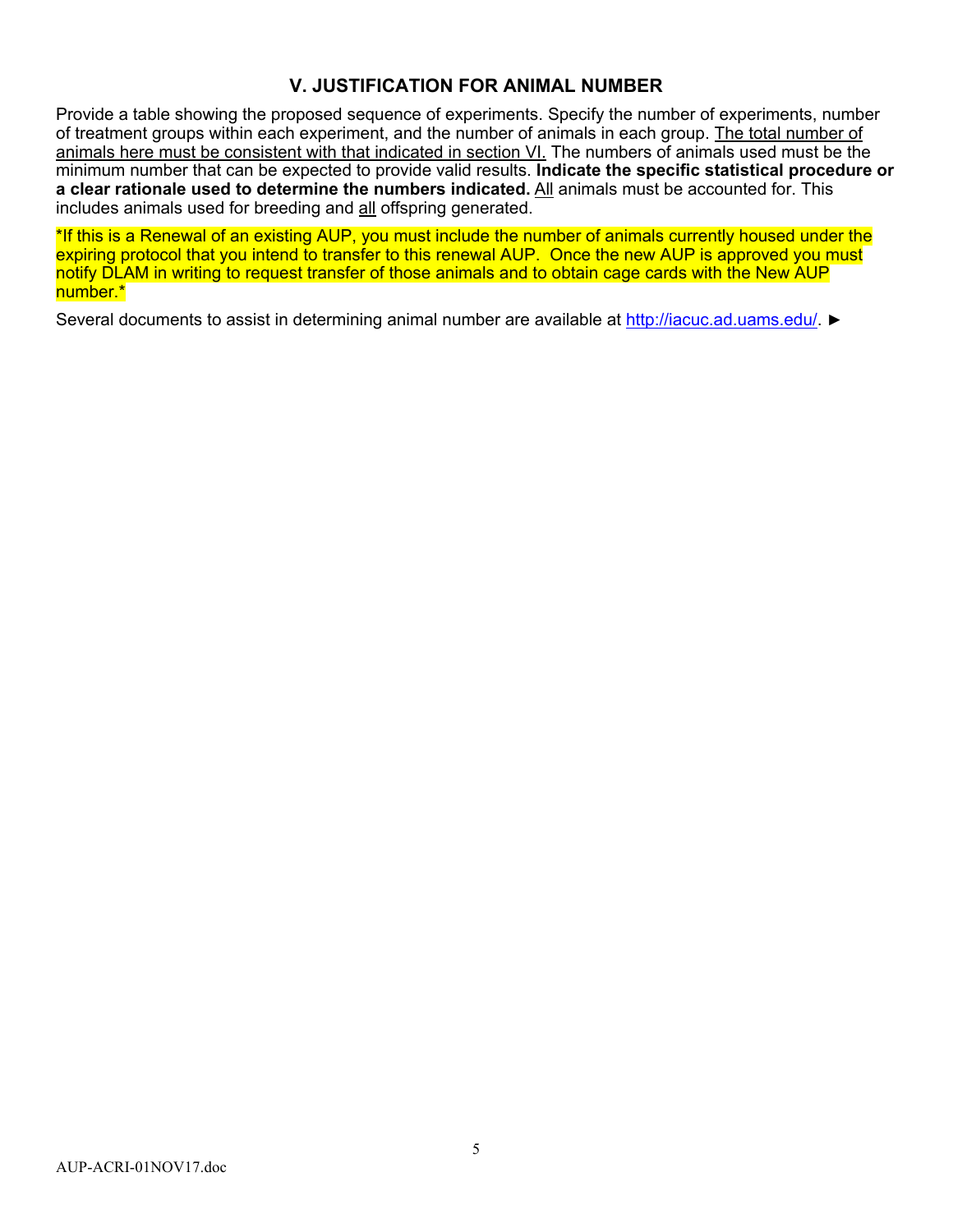### **VI. ANIMAL REQUIREMENTS AND MAINTENANCE**

| A. Animal Species      | Number<br>"ordered" <sup>1</sup> : | ÷ | Number<br>bred $2$ : | $\equiv$ | Number<br>used <sup>3</sup> | Max. #<br>housed at<br>one time |
|------------------------|------------------------------------|---|----------------------|----------|-----------------------------|---------------------------------|
| Select<br>Mouse        |                                    |   |                      | $\equiv$ |                             |                                 |
| Select<br><b>NA</b>    |                                    |   |                      | -<br>-   |                             |                                 |
| Select<br><b>NA</b>    |                                    | ┻ |                      | -<br>-   |                             |                                 |
| Additional<br>Species: |                                    |   |                      | -<br>-   |                             |                                 |

**List all the specific strains of rats or mice used here:**

*1. This is the total number of animals that will be obtained from commercial vendors, transferred from other institutions, or transferred from other approved ACRI protocols (including separate breeding protocols and expiring protocols) over the duration of the protocol.*

*2. This is the total number of offspring that will be born in-house over the duration of the protocol. If this protocol does not involve pregnant animals or breeding colonies, this number will be zero. If you are ordering pregnant animals and intend for them to deliver, count the offspring here. If you will euthanize the mother and harvest the feti, do not count those here. If this protocol involves a rodent breeding colony and you do not have a separate breeding colony protocol, this number should be a reasonable estimate of the total number of offspring to be generated including not only the animals used in experiments but also animals that cannot be used in experiments because they are the wrong genotype or sex and animals that are used as replacement breeders.* 

*3. Add columns 1 and 2.*

B. What is the maximum length of time the animals will be housed in DAR?

C. Are there any special requirements for these animals (housing, diet, environmental conditions, health monitoring, technical assistance from DAR staff, etc.)?

| Sick animal disposition | Notify investigator | Treat                     | Euthanize      |  |
|-------------------------|---------------------|---------------------------|----------------|--|
| Dead animal disposition | Notify investigator | Hold in cold box (24 hrs) | <b>Discard</b> |  |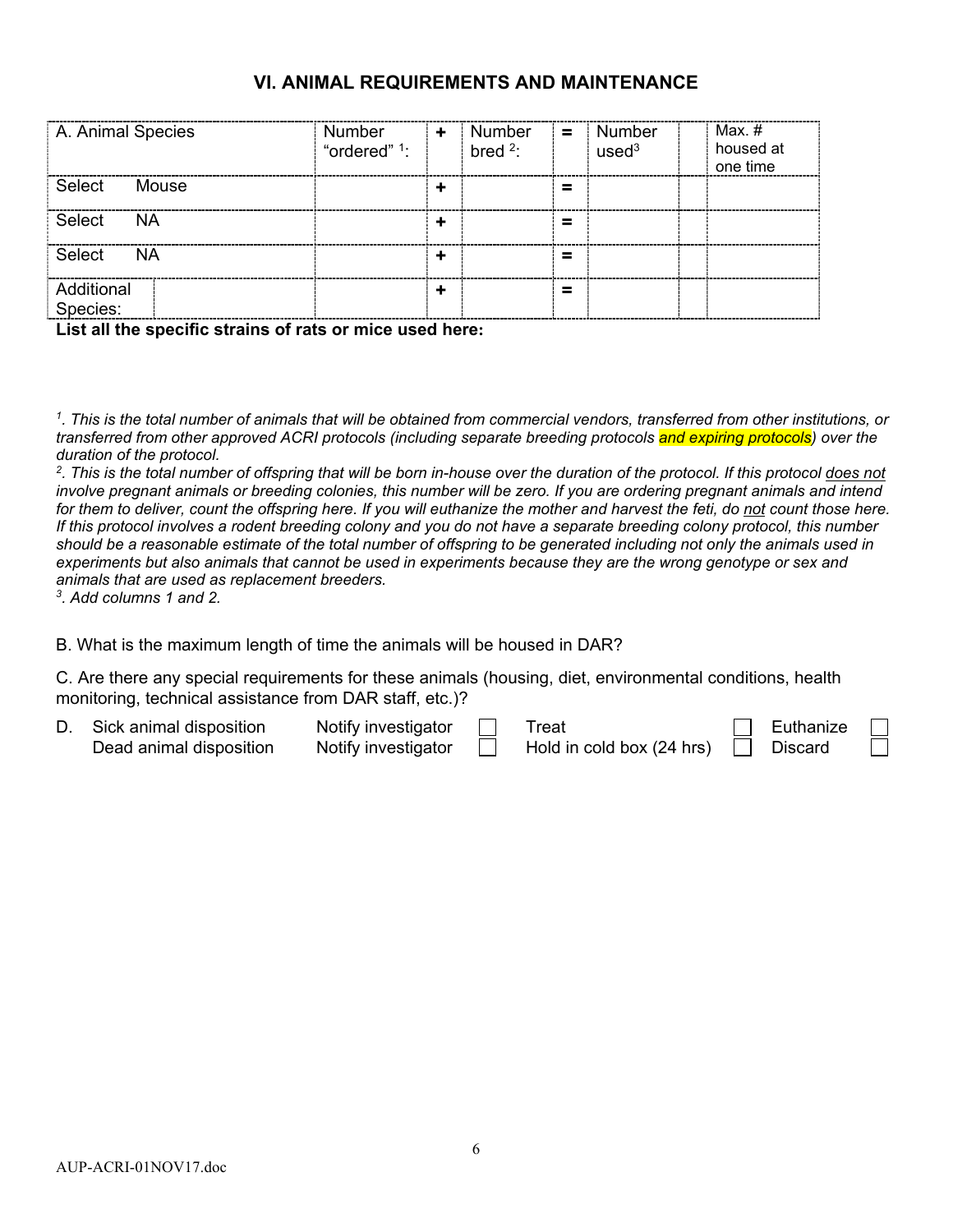## **VII. HAZARDOUS & CONTROLLED SUBSTANCES**

A. List any agents in the following classes to which animals will be exposed. *The administration of some of these agents requires review and approval by either the ACRI Radiation Safety Committee (for radio-isotopes) or the ACH Biohazards Committee for other hazards. Attach documentation of approval.* 

| Type of Agent                                                              | Check<br>if Yes? | Name or Description of Agent | Safety<br>Approval<br>Date |
|----------------------------------------------------------------------------|------------------|------------------------------|----------------------------|
| Radioactive compounds                                                      | No               |                              |                            |
| Recombinant, plasmid, or<br>"naked DNA", non-<br>replicating viral vectors | No               |                              |                            |
| Viral, bacterial, or<br>parasitic pathogens                                | No.              |                              |                            |
| <b>Hazardous Chemicals</b><br>and Toxins                                   | No               |                              |                            |
| Human tissues or cell<br>lines                                             | No               |                              |                            |
| Animal tissues or cell<br>lines                                            | No               |                              | <b>Not Required</b>        |

The names, doses, routes, number and duration of exposures must be described in the Methods or Surgery section as appropriate.

B. Will controlled substances be used? No *(Note: Buprenorphine is a Schedule III Controlled Substance)*

If yes, under whose DEA License?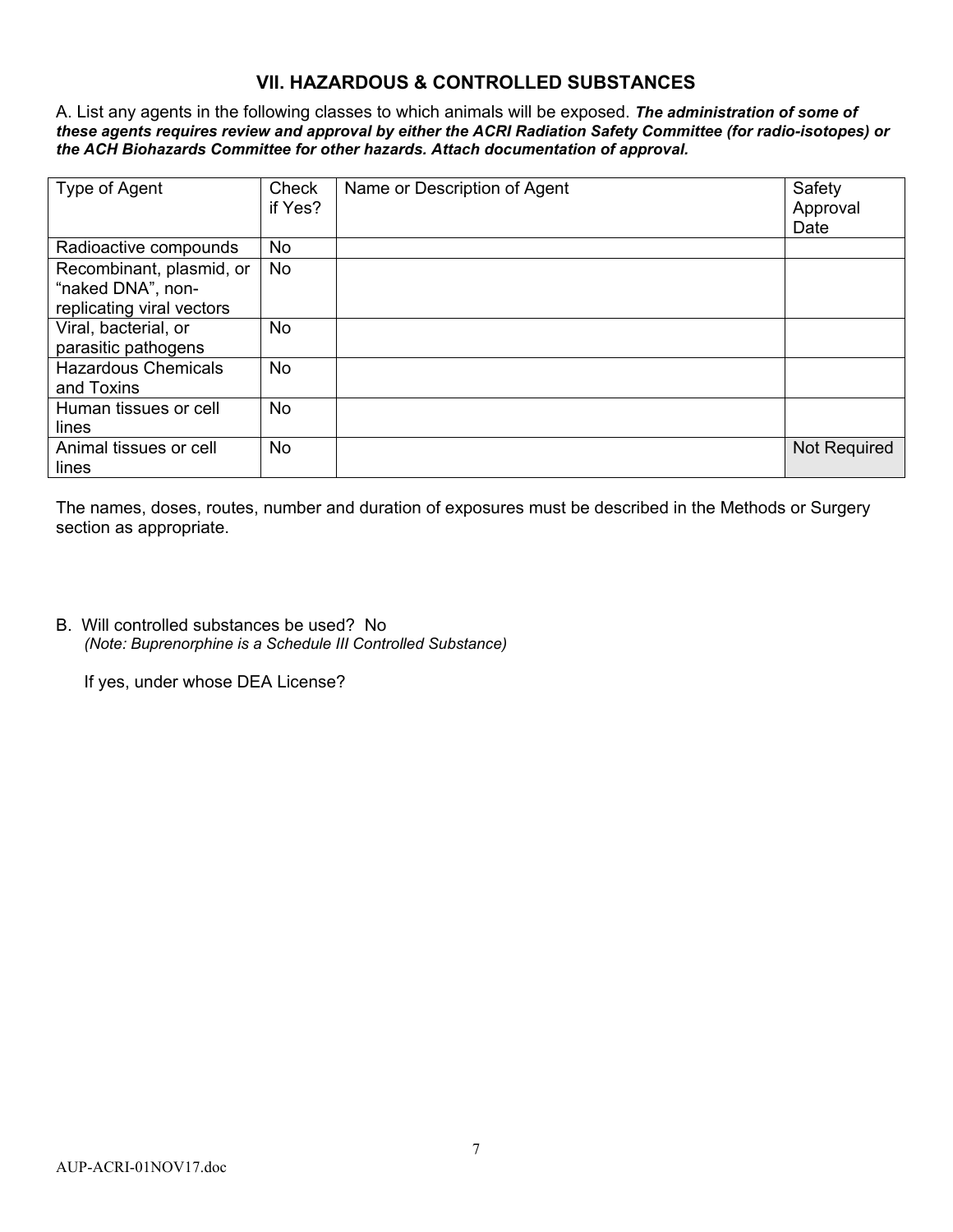## **VIII. ASSURANCE STATEMENTS**

A. A fundamental goal of the Animal Welfare Act is the minimization of animal pain and distress via the consideration of alternatives to animal use (**REPLACEMENT** with computer modeling, tissue culture, etc.) or, where animals are required; alternatives to methods that are potentially painful or distressful (**REFINEMENT)**; or **REDUCTION** of the number of animals used. *(By USDA definition, a painful procedure is one that would*  reasonably be expected to cause more than slight or momentary pain and/or distress in a human being to which that *procedure is applied. Note that this definition applies even if analgesics or anesthetics are used. For example any surgical procedure is defined as "painful" even though the animal is anesthetized.)* To ensure that alternatives have been considered, the following concerns must be addressed by the PI.

1. USDA policy states their belief that the most efficient method of demonstrating compliance with the requirement to consider alternatives is a database search. Searches must include a minimum of 2 databases (one of which must cover, at a minimum, the last 10 years) and use a minimum of 5 animal-alternative terms. (For a list of databases or suggested search terms, contact Susan Steelman at 686-6737 or [steelmansusanc@uams.edu.](mailto:steelmansusanc@uams.edu))

| Database Name                 | Years of Coverage | # of Results | Date of Search |
|-------------------------------|-------------------|--------------|----------------|
| a. PubMed (includes MEDLINE & | 1945-Present      |              |                |
| InProcess Records)            |                   |              |                |
| N.                            |                   |              |                |

 c. Provide your search strategies for each database showing all combinations with Boolean operators. Do not include the citations or abstracts from the search here.

i. **PubMed Strategy**: ►

#### ii. **Second Database Strategy:** ►

#### d. Provide a short statement of review describing animal alternatives as they pertain to your research. ► **► I have reviewed the results of my search and was unable to find any animal alternative methods of reduction, replacement, or refinement that could be used in this protocol.**

2. Animals should not be used when there is a non-animal system available which will generate substantially the same information. When animals are required, the species chosen must be appropriate for the intended use but also should be the lowest on the phylogenetic scale expected to provide valid results. Briefly explain why an animal model is required for these studies and describe the rationale for your choice of species. ►

3. Procedures that may cause more than momentary or slight pain or distress to the animals must be performed with appropriate pain relieving drugs. If this protocol involves such procedures, and pain-relieving drugs cannot be given, provide an explanation here. *\* Note that the information that you provide here will be placed in the USDA Annual Report which is available to the public under the FOI Act.*

►

4. Animals that would otherwise experience severe or chronic pain or distress that cannot be relieved must be painlessly euthanized at the end of the procedure or during the procedure if appropriate. Procedures that violate this principle, including the use of death as an end point, must be specifically justified. ►